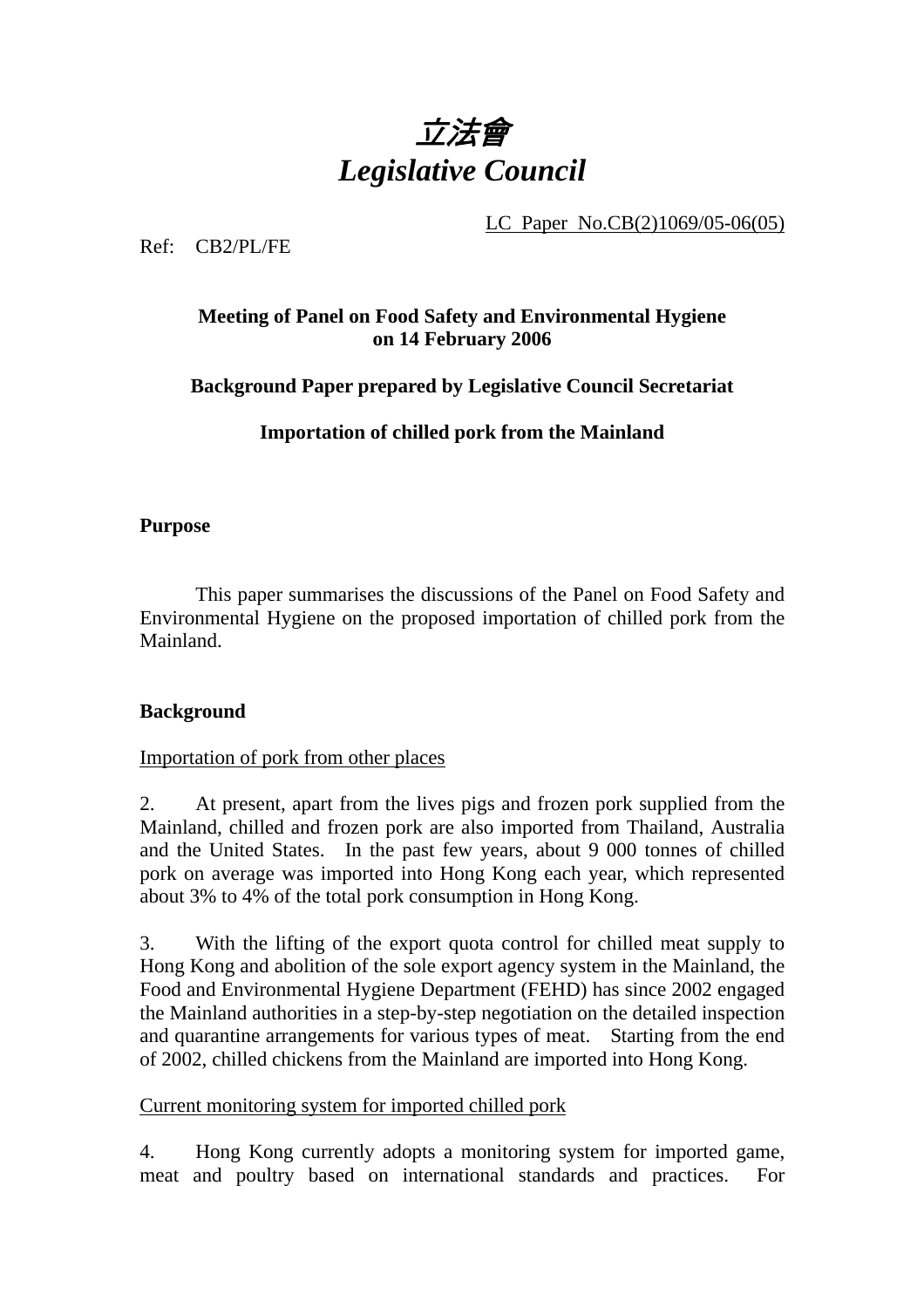importation of chilled pork, the places of origin must submit the following information to certify the hygiene standard of its chilled pork -

- (a) the legislation regulating hygiene standards of meat in the place of origin;
- (b) animal disease situation in the place of origin;
- (c) training, qualification and international recognition of veterinary officers and inspection and quarantine officers;
- (d) facilities and hygiene standards of farms, slaughterhouses and processing plants;
- (e) production process of chilled pork intended for export (including details of both ante-mortem and post-mortem inspection and quarantine procedures, etc.);
- (f) issuing authority and accreditation details of health certificates; and
- (g) monitoring and regulation of veterinary drug residues.

5. The exporting country or place of origin must pass through FEHD's vetting procedure before the chilled pork can be imported to Hong Kong on a trial basis. Importers who intend to import chilled pork into Hong Kong must obtain import licences from FEHD beforehand. Each batch of imported chilled pork must be accompanied by a health certificate issued by the authorities in the place of origin certifying that the meat is hygienic and fit for human consumption. If the inspection results of the first six batches of imported chilled pork are satisfactory, import permission will be granted and subsequent imports will be subject to monitoring under FEHD's regular food surveillance system and random testing at the import, wholesale and retail levels.

## **Discussion by the Panel on Food Safety and Environmental Hygiene**

## Arrangements for import of chilled pork from the Mainland

6. At the Panel meeting on 11 January 2005, the Administration informed members of the progress of FEHD's discussion with the General Administration of Quality Supervision, Inspection and Quarantine (AQSIQ) about chilled pork imports to Hong Kong. According to the Administration, such discussion had started since early 2004. FEHD had visited four chilled pork processing plants and their associated farms in Shandong, Sichuan,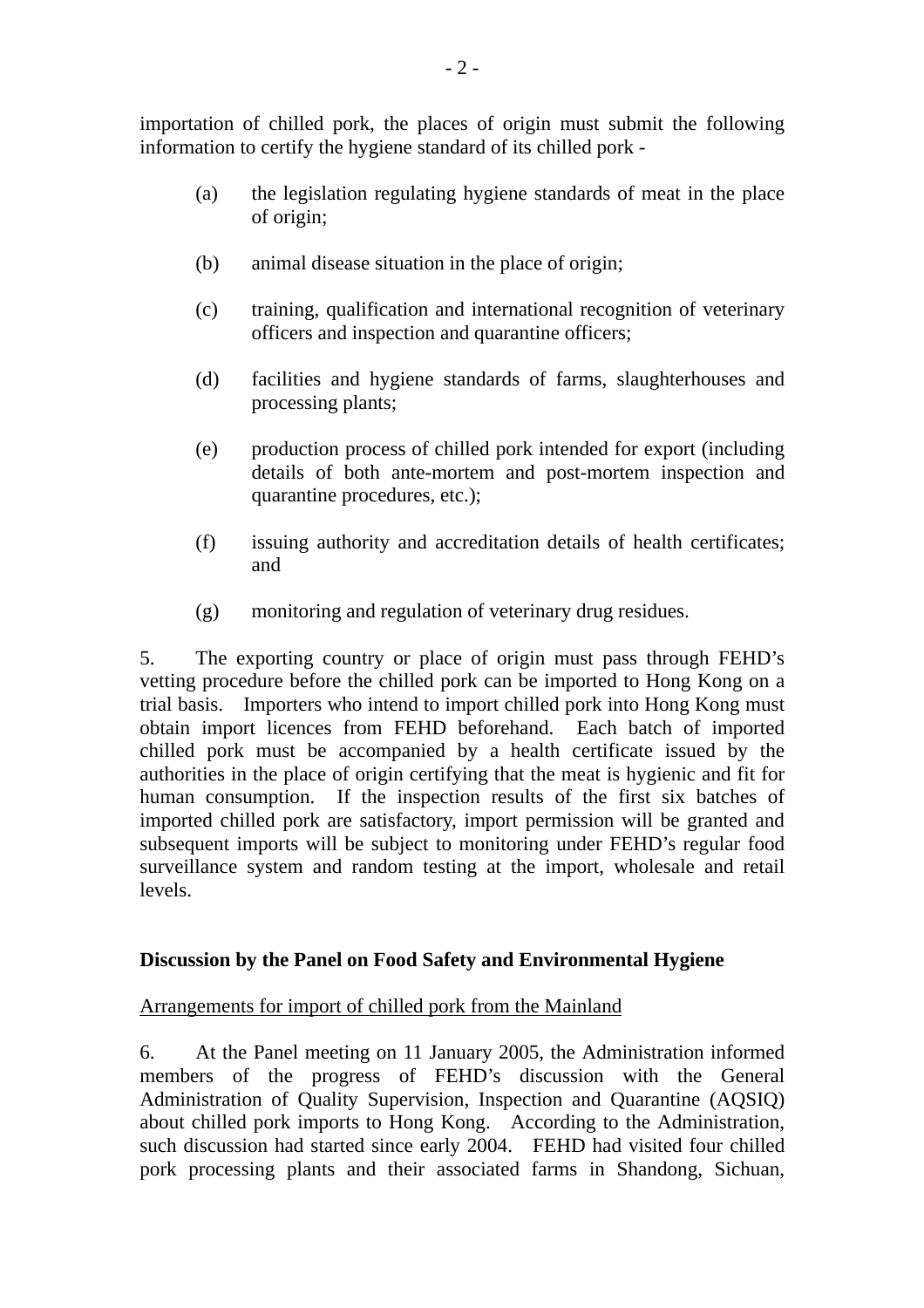Guangdong and Shenzhen respectively in May 2004. Discussion of the detailed arrangements took place from June to October 2004.

7. In early December 2004, both sides agreed that discussion should continue with a view to finalising the inspection, quarantine and hygiene requirements for chilled pork destined for Hong Kong as soon as possible. In the meantime, AQSIQ would provide a list of processing plants that would be allowed to supply chilled pork to Hong Kong, to enable FEHD to conduct further inspection and verify the information about the facilities, operation, production process and the hygiene monitoring system of these plants and the associated farms. The Administration expected that the Mainland could begin to supply chilled pork to Hong Kong in the first quarter of 2005.

8. The Panel followed up the developments of the chilled pork import arrangements at the meetings on 8 March and 15 April 2005. While Panel members had no strong views against the importation of chilled pork from the Mainland, they expressed concern about the inspection and monitoring measures to ensure that chilled pork from the Mainland would meet Hong Kong's hygiene standards. At the Panel meeting on 8 March 2005, members requested that –

- (a) the Administration should ascertain from the relevant Mainland authorities whether guidelines (e.g. feed for pigs) had been issued to those pig farms supplying chilled pork to Hong Kong; and
- (b) FEHD staff should be allowed to conduct random inspections to the processing plants and pig farms in the Mainland, after the importation arrangements had been put in place.

9. The Panel also requested the Administration to make arrangements for members to observe the unloading and inspection/quarantine procedures for the first batch of Mainland chilled pork imported to Hong Kong.

# Control at retail level - "One licence for one shop" proposal

10. When discussing the proposed arrangements for import of chilled pork from the Mainland, Panel members had raised concern about retailers selling defrosted chilled pork as fresh pork to customers. As this would pose hygiene problems, Panel members considered that the problem should be solved before chilled pork would be allowed to be imported from the Mainland.

11. The Administration advised that under the existing licensing framework, chilled meat and fresh meat could be put on sale at the same shop, subject to their compliance with the relevant licensing or tenancy conditions issued by FEHD concerning the source, handling, display and storage of chilled meat. The operators were required to display a legible notice at a conspicuous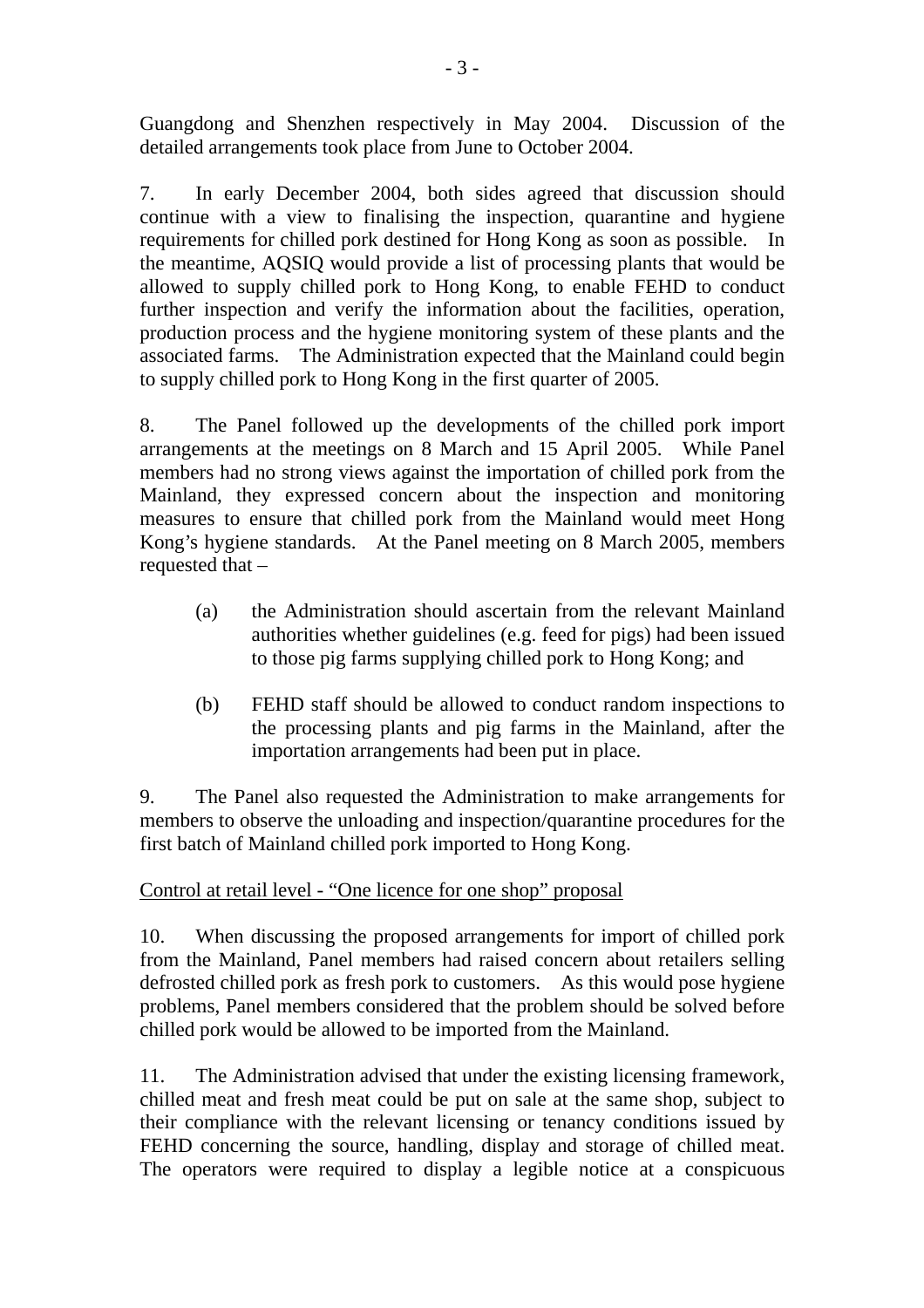location and on the refrigerators stating that imported chilled pork was available for sale on their premises for the information of consumers. Breaches of these conditions could lead to immediate suspension or cancellation of licences, or termination of tenancy at FEHD markets.

12. Some members of the Panel expressed concern that it was difficult for consumers to differentiate defrosted chilled pork from fresh pork, and unscrupulous traders might pose chilled pork for sale as fresh pork. They considered that separate licences should be issued for selling fresh meat and chilled/frozen meat. At the meeting held on 11 January 2005, the Panel passed the following motion moved by Hon WONG Yung-kan -

"本委員會促請特區政府在輸入首批內地冰鮮豬肉前,完成一 牌一店的法例修訂,並同時盡早對現有出售泰國冰鮮豬肉店 舖實施一牌一店的修訂,以保障消費者的健康和權益。"

## [English translation

"This Panel urges the HKSAR Government to complete the legislative amendment to require "one licence for one shop" before the first batch of chilled pork is imported from the Mainland, and at the same time, implement as soon as possible the amendment of "one licence for one shop" on shops currently selling chilled pork from Thailand, so as to safeguard consumers' health and their interests."]

13. The Panel further discussed the "one licence for one shop" proposal at the meetings on 8 March and 15 April 2005. The Administration explained that if the consideration was for consumer protection, such consideration fell outside the scope of Cap. 132, and it would be inappropriate to pursue the proposal under Cap. 132. The Administration would resort to taking law enforcement actions against any person selling chilled meat as fresh meat at retail level and explore other measures to safeguard consumers' interest.

14. The Panel had subsequently sought the advice of the legal adviser to the Panel on whether amendments could be made to Cap. 132 to facilitate enforcement of the licensing conditions of the fresh provisions shops and market stalls in relation to the sale of fresh and chilled meat. The legal adviser advised that the "one licence for one shop" proposal could be considered as one of the possibilities to better promote public health and would therefore be within the scope of Cap. 132. Revision to Cap. 132 and its subsidiary legislation would be one of the possibilities to achieve the purpose of the Panel to facilitate enforcement of the licensing requirements. The Panel noted the difference in legal opinion in this respect and requested the Administration to further discuss with the legal adviser to the Panel to resolve the differences.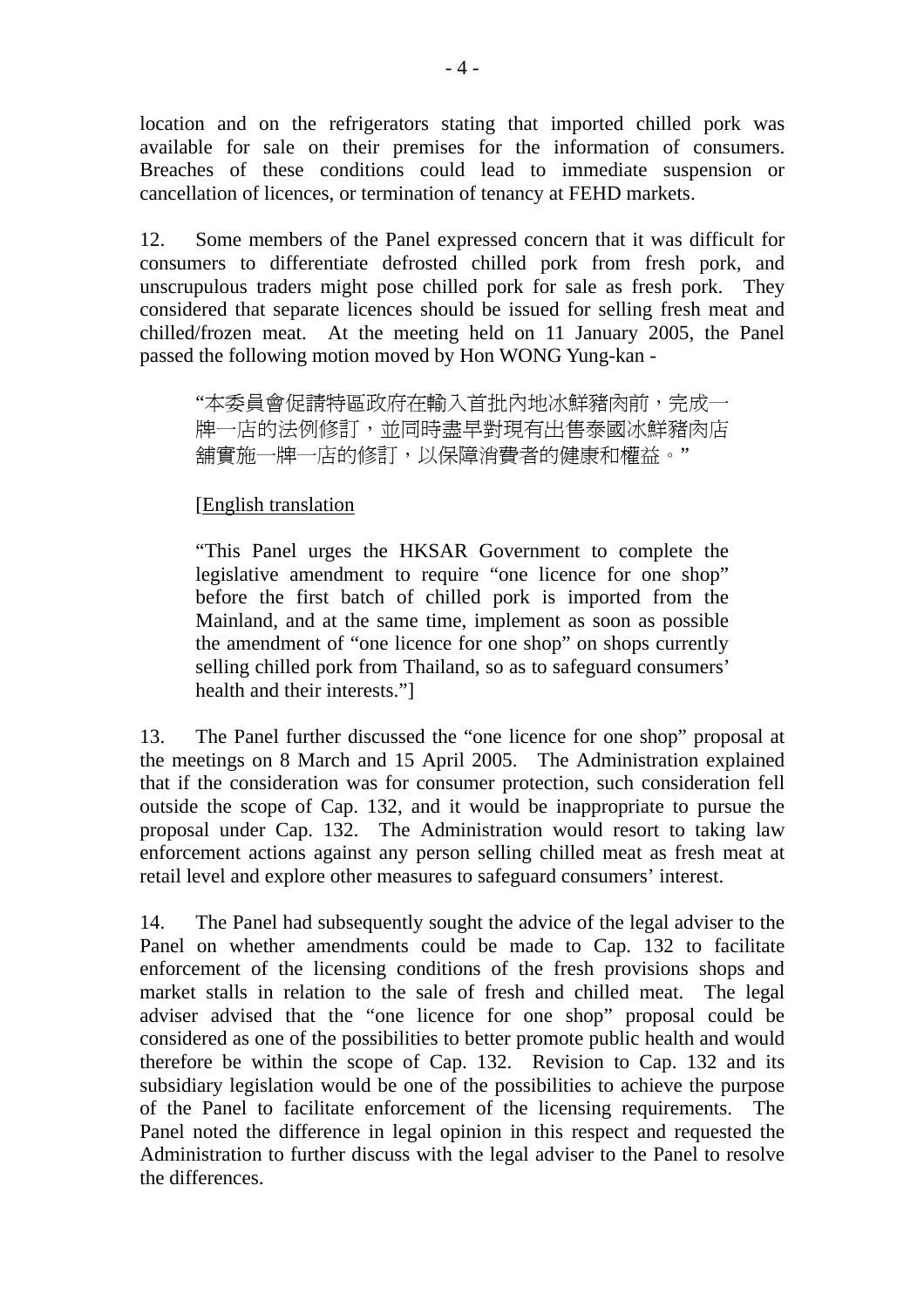15. As regards the Panel's concern about the control measures to guard against the sale of chilled pork as fresh pork, the Administration briefed the Panel on 15 April 2005 on the enhanced control measures for the sale of chilled meat at retail level. The Administration recommended the implementation of a new set of licensing requirements and conditions/tenancy clauses as well as more stringent sanction against display and sale of chilled pork as fresh pork, in order to give sufficient deterrence to unscrupulous traders.

16. While most members did not raise objection to the proposed control measures at the Panel meeting on 15 April 2005, Hon Tommy CHEUNG expressed reservations about the new set of licensing requirements and tenancy conditions as the Administration had not fully consulted the trade. The Administration undertook to explain the new requirements to the meat trade before implementation.

#### **Recent developments**

17. The Administration will brief the Panel on the progress and developments in the import arrangements for chilled pork from the Mainland at the Panel meeting on 14 February 2006.

#### **Relevant papers**

18. A list of relevant papers and documents is in the **Appendix** for members' easy reference. The papers and documents are available on the Council's website at http://www.legco.gov.hk/english/index.htm.

Council Business Division 2 Legislative Council Secretariat 10 February 2006